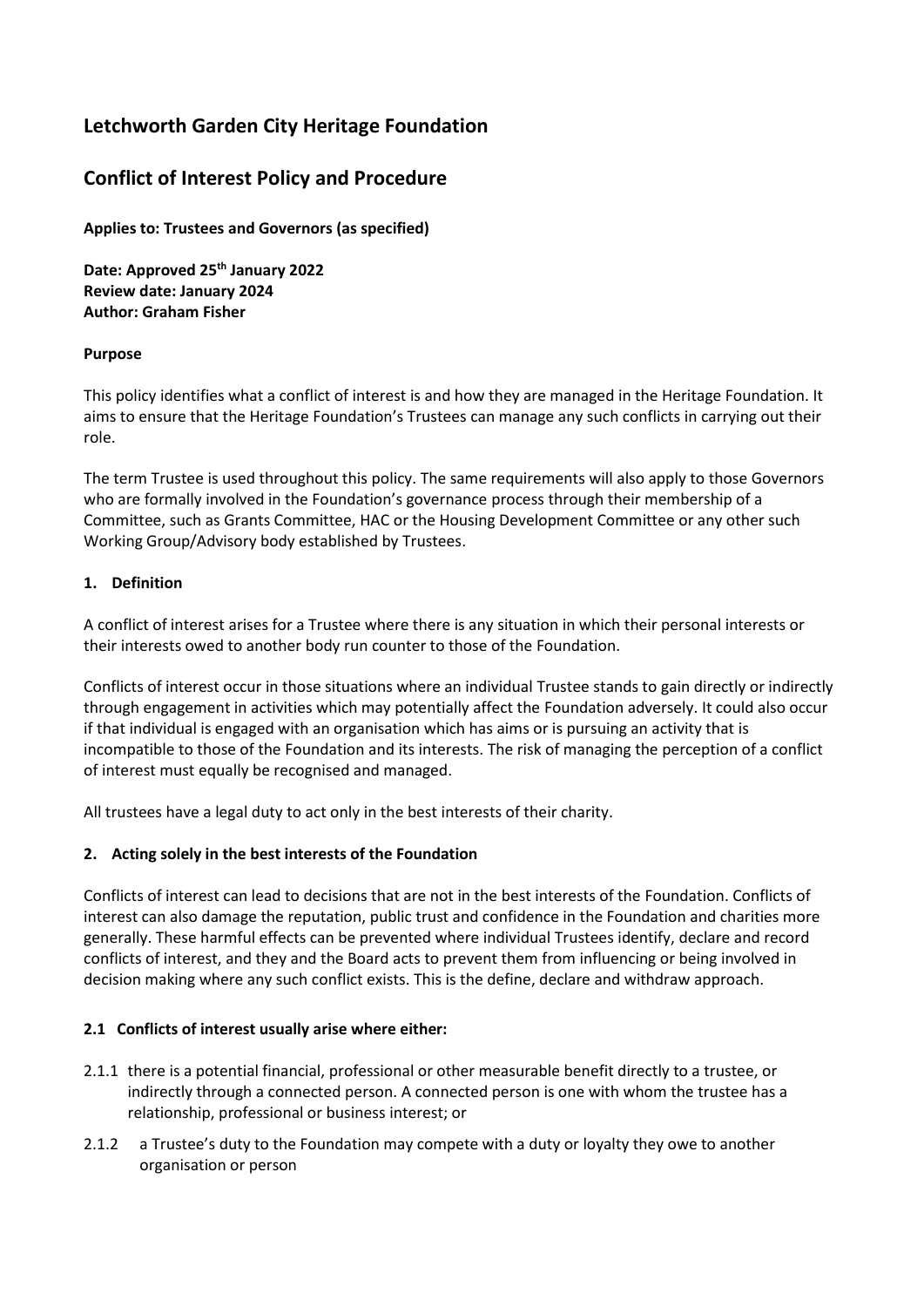Note that under the Foundation's Rules 9 to 16 Trustees can only receive benefit from the Foundation in the limited defined circumstances and on terms as specified. All items relevant to Rules 9 to 16 must be declared to the Chair of the Board before any agreement can come into force. When approved then all such benefits and contracts must be declared and reported in a Trustee's register of interest form.

# **2.2 Conflicts of loyalty**

These conflicts of interest arise because, although the affected Trustee does not stand to gain any benefit, the Trustee's decision making at the Foundation could be influenced by his or her other interests.

For example, a Trustee's loyalty to the Foundation could conflict with his or her loyalty to

- 2.2.1 the body that appointed them to the Foundation, or nominated them as a Governor
- 2.2.2 another organisation, such as their employer or a client
- 2.2.3 another charity of which they are a trustee
- 2.2.4 a member of their family
- 2.2.5 another connected person or organisation with whom they may have a personal or business relationship

The test is that there is a conflict of interest if the Trustee's other interest could, or could be seen to, interfere with a Trustee's ability to decide the issue only in the best interests of the Foundation. It is essential that such interests are managed transparently to ensure Trustees always act solely in the best interests of the Foundation.

# **2.3 Identifying and Declaring conflicts of interest from affecting decision making**

Although declaring and registering conflicts of interest is primarily the responsibility of the affected Trustee, the Board should ensure that they have strong systems in place so that individual Trustees:

- have a clear understanding of the circumstances in which they may find themselves in a position of conflict of interest
- understand their personal duty to declare them and manage them accordingly
- withdraw from involvement in Board decisions where they are in anyway conflicted

# **2.4 Register and declaration of Interests of trustees**

2.4.1 All Trustees must complete a Register of Interests on an annual basis in January and be alerted to reporting any changes and other possible conflicts of interest and advise the Chair as soon as they arise and subsequently notify the Company Secretary. The Governance Support Assistant will manage, update and maintain the registers.

2.4.2 The Chair and Chief Executive will identify items of potential conflicts of interest in advance of each Board meeting at Chair's papers and if appropriate from a precautionary perspective, will remove or redact any items and reports from circulation to Trustees where there is a registered conflict of interest. In this situation the Trustee will not be provided with this information and will not. take part in any discussion or decision on the conflicted subject. The nature of the conflict will be reported to the Board to determine if the conflict is real and how it should be managed.

2.4.3 Furthermore, declaration of conflicts of interest is to be a standard agenda item at the beginning of each Board and Committee meeting to allow the opportunity for declaration of any actual or potential interest in any of the items on that agenda. A Trustee should declare any interest which he or she has in an item to be discussed, at the earliest possible opportunity and before any discussion of the item itself. If a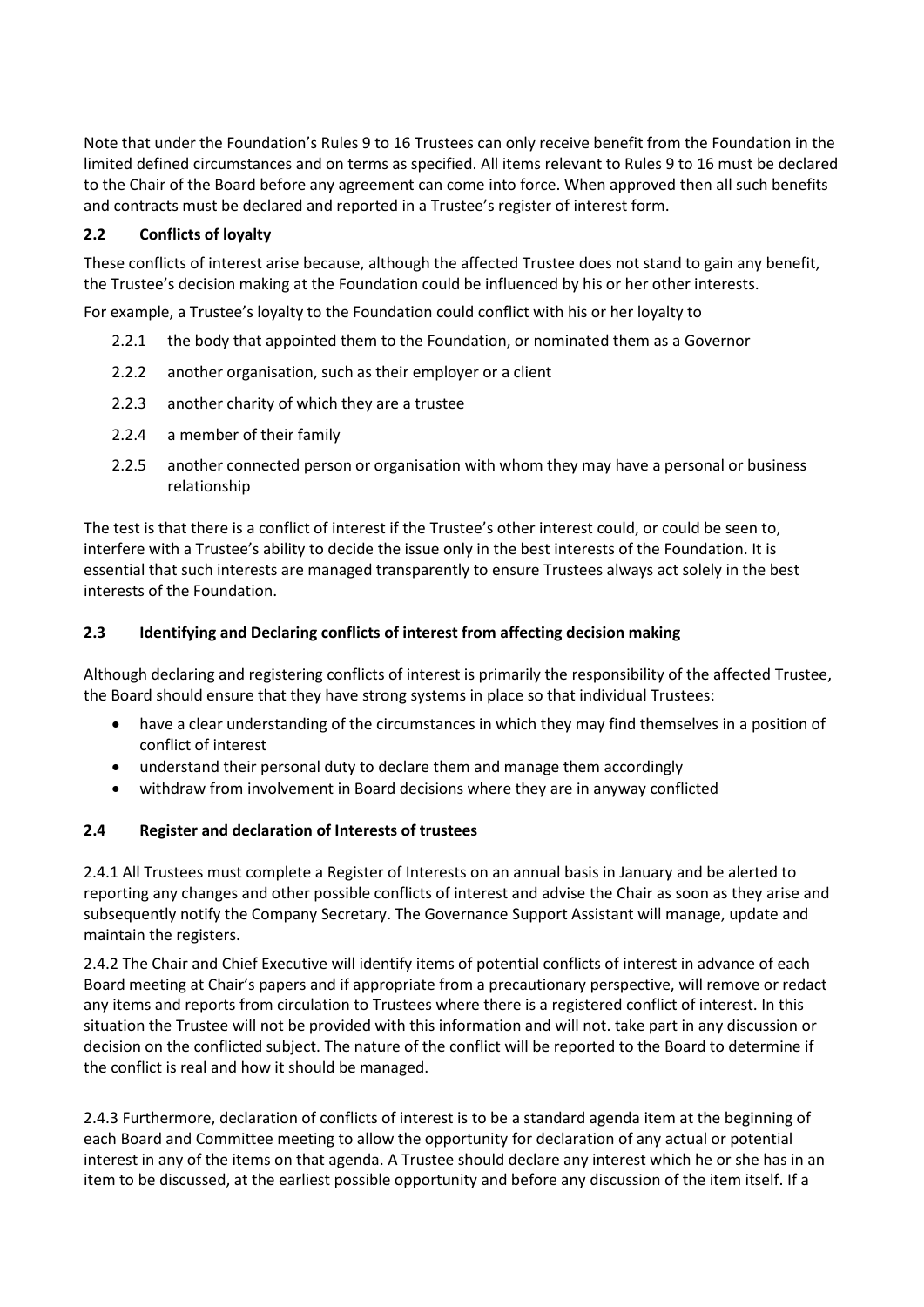Trustee is uncertain whether he or she is conflicted, he or she should err on the side of openness, declaring the issue and discussing it with the rest of the Board.

2.4.4 If a Trustee is aware of an undeclared conflict of interest affecting another Trustee, they should notify the Chair.

2.4.5 A Trustee who has any financial interest in a matter under discussion, should declare the nature of their interest and withdraw from the meeting room. They cannot participate in any vote on this matter.

2.4.6 If a Trustee has any other interest which creates a risk or perception of bias, and which might reasonably cause others to think it could influence their decision, then they should declare the nature of the interest They may voice an opinion cannot vote, subject to para 2.4.7 below

- 2.4.7 Where a Trustee has an interest and declares it, but that interest has no financial benefit or interest, or does not create a perception of bias to influence their decision, they may with the agreement of the Board participate in the discussion and/or vote.
- 2.4.8 If in doubt about the application of these rules, the Chair should be consulted.

#### **Note on the collective responsibility of Trustees.**

If a Trustee has a conflict of interest and has withdrawn from any vote or decision made by the Board, they are still bound by that decision of the Board under their duties of collective responsibility.

#### **2.5 Managing and recording conflicts of interest at Board meetings**

A written record of any item or decision at which a conflict is declared must be minuted. Written records should document any conflicts of interest and how the Trustees have dealt with them. The usual way to record the Trustees' decisions is in the minutes of their meetings.

Where there is a conflict of interest, the Trustees should ensure that the written record of the decision shows:

- 2.5.1 the nature of the conflict
- 2.5.2 which Trustee or Trustees were affected?
- 2.5.3 whether any conflicts of interest were declared in advance
- 2.5.4 an outline of the discussion
- 2.5.5 whether anyone withdrew from the discussion
- 2.5.6 how the Trustees took the decision in the best interests of the Foundation

Recording decisions in this way helps Trustees to show that they have acted properly and complied with their duties.

#### **2.6 Further information for trustees**

The Charity Commission provides guidance relevant to this policy:

- It's your decision: charity trustees and decision making (CC27)
- Conflicts of interest: a guide for charity trustees (CC29)
- Charity reporting and accounting: the essentials 2009 (CC15b).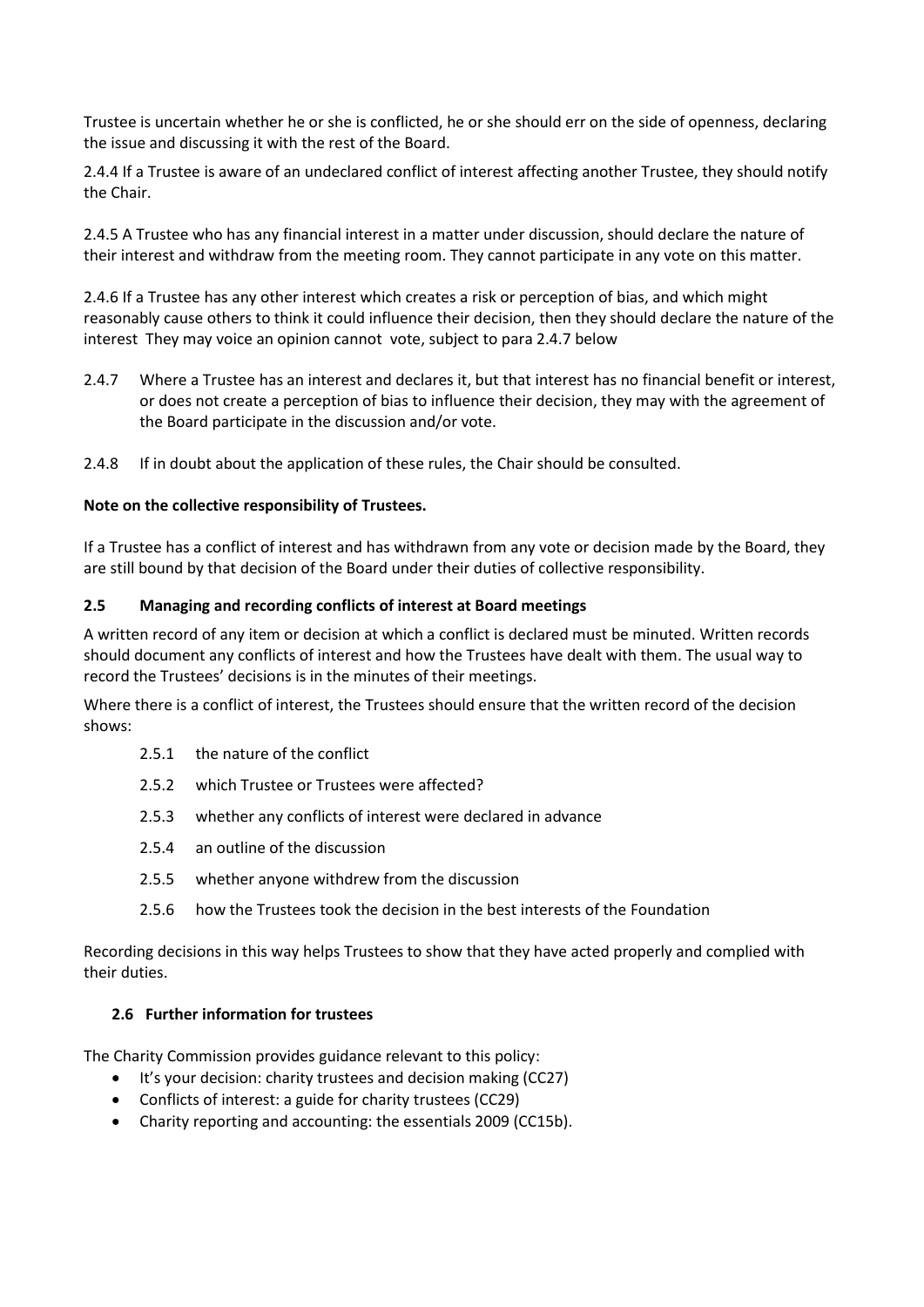#### **Letchworth Garden City Heritage Foundation**

#### **Register of interests form**

| <b>Name</b>         |  |
|---------------------|--|
| Role                |  |
| Date completed      |  |
|                     |  |
| <b>Partner name</b> |  |

#### **Employment and professional interests**

Please record your, your partner's occupation and professional interests that may relate to the business and activities of the Foundation

| Your employer/business or          |  |
|------------------------------------|--|
| occupation                         |  |
| Please list any wider professional |  |
| interests e.g. directorships,      |  |
| shareholdings, partnerships or     |  |
| client relationships relevant to   |  |
| your role as a Trustee             |  |
| Please list wider charitable or    |  |
| public appointments/role           |  |
| highlighting any potential         |  |
| conflicts with the Foundation      |  |
| Please state membership of any     |  |
| professional or similar bodies     |  |
| Any other interest to declare      |  |

| Your partner's                  |  |
|---------------------------------|--|
| employer/business or            |  |
| occupation                      |  |
| Please list wider professional  |  |
| interests                       |  |
| Please list wider charitable or |  |
| public appointments/role        |  |
| Please state membership of any  |  |
| professional or similar bodies  |  |
| Any other interest to declare   |  |

### **Please tell us if any of your children or close relative have interests that may relate to the Foundation and we will ask you to provide further details.**

**Property ownership**

## **Please list all property owned or leased in Letchworth Garden City**

| <b>Address</b> | <b>Status - Owner/tenant/other</b> |  |
|----------------|------------------------------------|--|
|                |                                    |  |
|                |                                    |  |